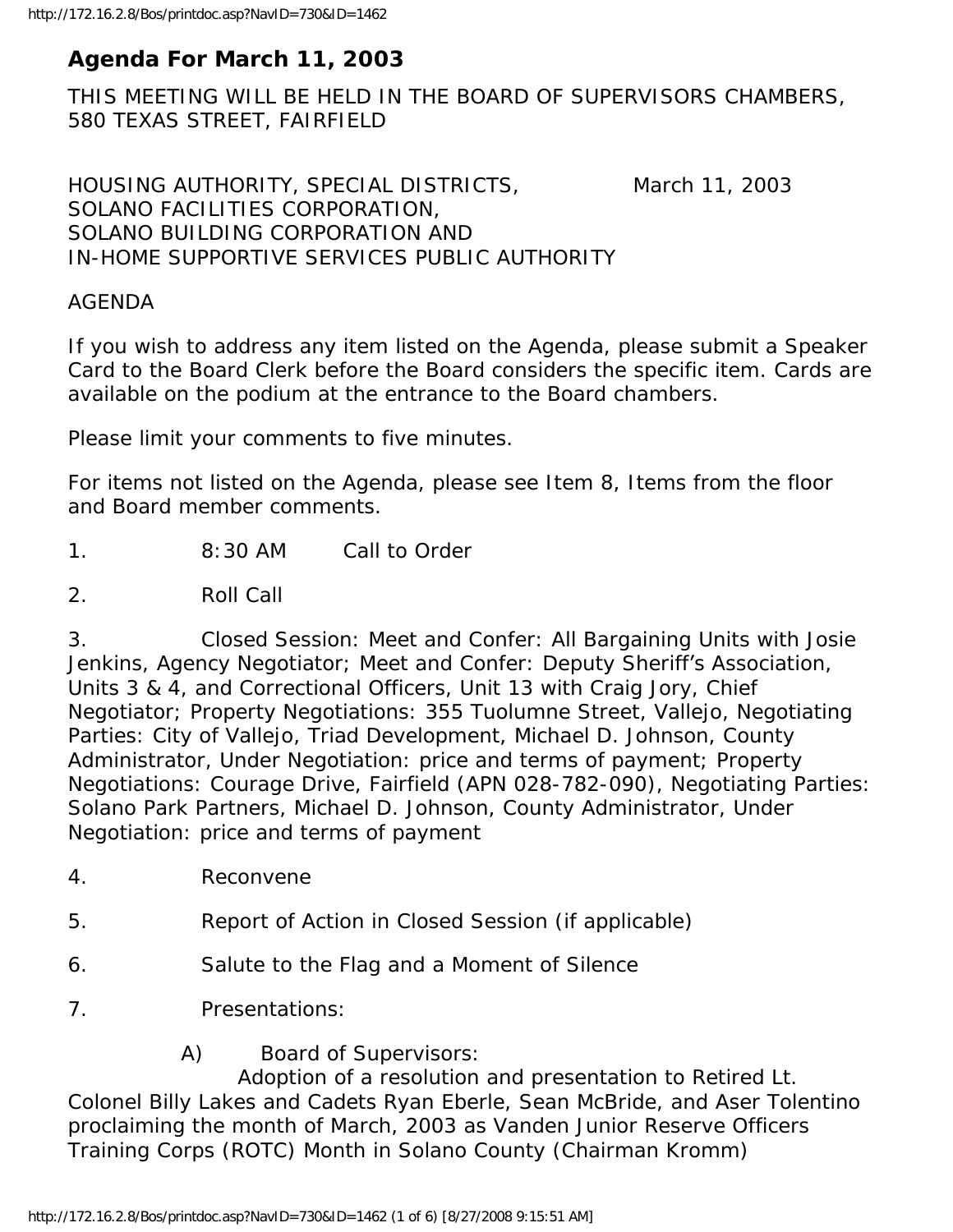B) Board of Supervisors:

 Adoption of a resolution and presentation to David Kenyon, Vanden Academic Decathlon Team Coach, proclaiming the week of March 10, 2003 through March 14, 2003 as Vanden Academic Decathlon Team Week (Chairman Kromm)

C) Board of Supervisors:

 Adoption of a proclamation for presentation to Kathleen Heeren, Commander American Legion Post 165, proclaiming the week of March 16 -22, 2003 as Women's Military History Week (Supervisor Vasquez)

D) Health and Social Services:

Presentation for approval of a resolution proclaiming the week of March 10-16, 2003 as Cover the Uninsured Week in Solano County

> E) Agriculture: Adoption of a resolution and presentation by the Agriculture Department and the Solano County Fair Association to recognize Agriculture Day on March 21, 2003

## 8. Items from the floor and Board member comments

This is your opportunity to address the Board on a matter not listed on the Agenda, but it must be within the subject matter jurisdiction of the Board. Please submit a Speaker Card before the first speaker is called and limit your comments to five minutes.

- 9. Additions to or Deletions from the Agenda
- 10. Public Comment on Consent Calendar

Each speaker shall have 5 minutes to address any or all items on the Consent Calendar.

- 11. Approval of the Agenda
- 12. Approval of Consent Calendar

The Board considers all matters listed under the Consent Calendar to be routine and will adopt them in one motion. There will be no discussion on these items before the Board votes on the motion unless Board members request specific items be discussed and/or removed from the Consent Calendar.

# CONSENT CALENDAR

GENERAL GOVERNMENT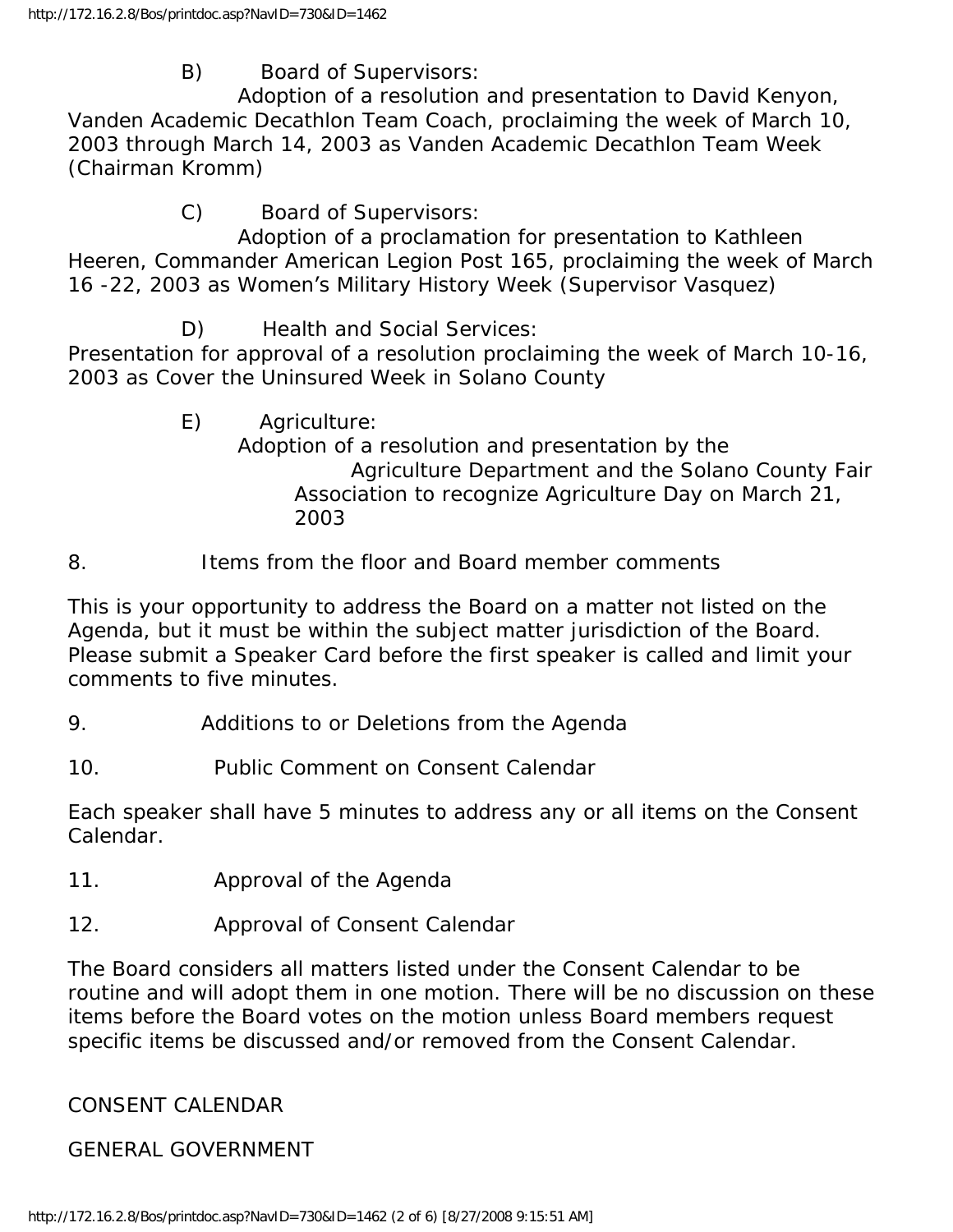13. Clerk of the Board of Supervisors:

Approval of Minutes: Board of Supervisors February 5, 2003 and February 11, 2003

- 14. County Administrator: Approval of a resolution authorizing submittal of an application to the State Waste Management Board for a grant in the amount of \$31,500 for the reuse of approximately 15 mature ash trees to be displaced during
- the new Solano County Government Center Project; authorize the County Architect to sign the grant agreement and other related documents (remainder of reuse costs of approximately \$29,300 to be paid by ClarkDesign/Build of California, Inc.)
- 15. Auditor-Controller:

 Accept the FY2003/04 Solano County Criminal Justice Administration (Booking) Fee Report; set date for a noticed/published hearing for adoption of the FY2003/04 Booking Fees

Suggested date for noticed/published hearing: May 6, 2003 at 9:00 a.m.

## 16. General Services:

 A) Approval of a 3-year lease agreement for the Mental Health Division of Health and Social Services for 3,000 square feet of office space located at 1745 Enterprise Drive, Building 2, Fairfield, for the period of March 15, 2003 through February 28, 2006 at a total base rent cost of \$89,050; authorize the County Administrator to sign the agreement B) Execute and record a Notice of Completion for abatement- demolition of 14 structures on the County's West Texas Street site, Fairfield (total abatement-demolition contract sum of \$418,911 completed by R.C. Knapp, Inc., El Sobrante)

17. Human Resources:

 Affirm the Supplemental paid Military Leave and Military Medical Benefits Program Policy

## HEALTH AND SOCIAL SERVICES: None

#### CRIMINAL JUSTICE:

#### 18. Probation:

 Approval of an amendment to the agreement with Eagle Recovery Programs & Transition Homes in the amount of \$50,000, increasing the total compensation to \$125,000 for the period of July 1, 2002 through

June 30, 2003; approval of an amendment to the agreement with Healthy Partnerships, Inc. in the amount of \$50,000, increasing the total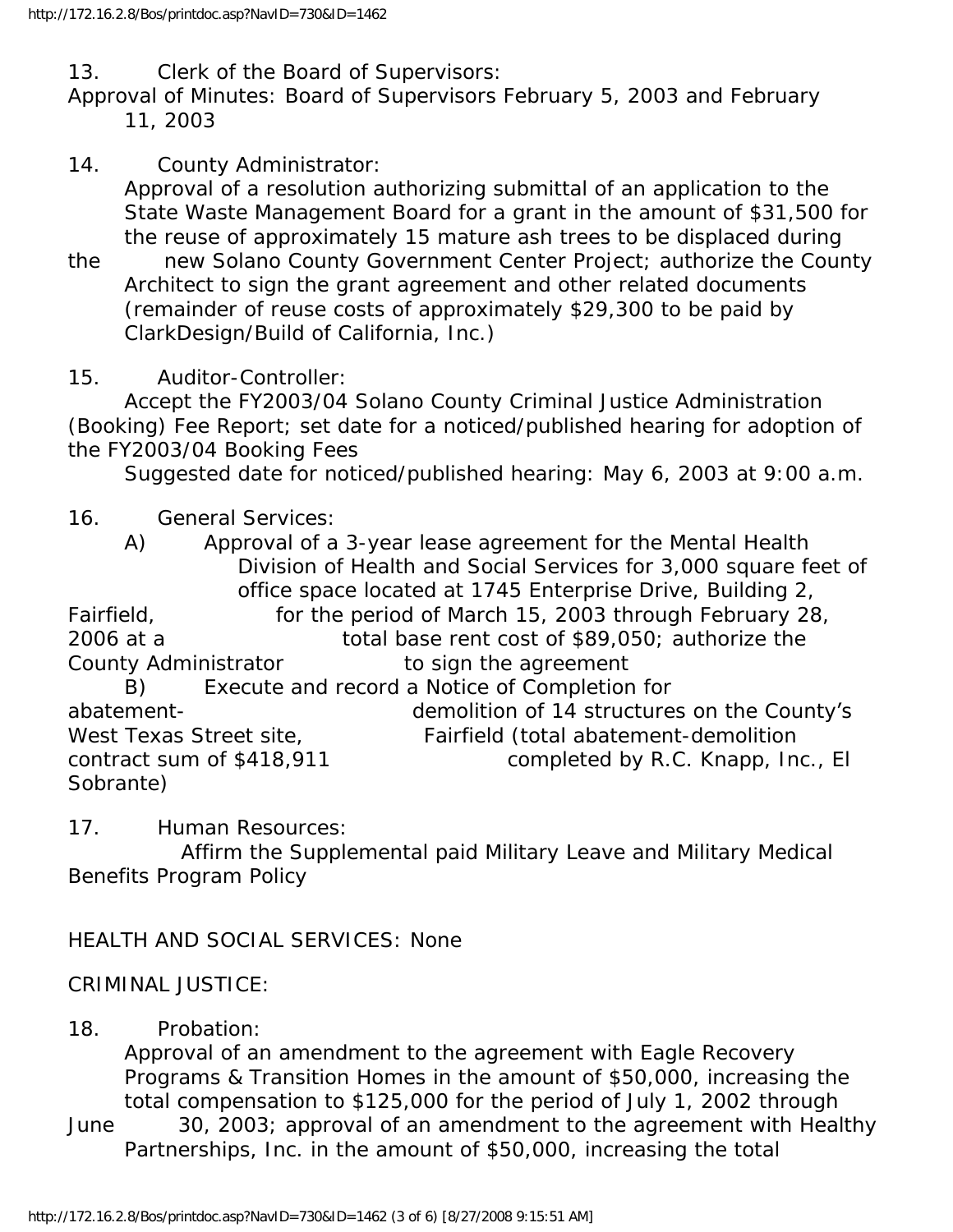compensation to \$125,000 for the period of July 1, 2002 through June 30, 2003 (no General Fund impact)

## LAND USE/TRANSPORTATION

19. Transportation:

 A) Adoption of a resolution rescinding Traffic Order Number 16 and approving Traffic Order Number 383 establishing parking restrictions on a portion of Putah Creek Road (Vacaville area)

 B) Approval of a Notice of Completion for the Overlay 2002 Project completed by Teichert Construction at a final cost of \$1,009,239 (no General Fund impact)

OTHER: None

SPECIAL DISTRICTS GOVERNED BY THE BOARD OF SUPERVISORS:

Rural North Vacaville Water District

20. Environmental Management:

 Approval of an appropriation transfer to amend the FY2002/03 Final Budget for the Construction Project increasing total expenditures and revenues by \$1,252,000 to allow for project closeout (4/5 vote required)

## SCHEDULED CALENDAR

21. Rescheduled Consent Items: (Items pulled from Consent Calendar above)

- $(A)$  E)
- B) F)
- $(C)$   $G)$
- $D)$  H)

## GENERAL GOVERNMENT

- 22. Board of Supervisors: Discussion and receive Board direction regarding merging the Metropolitan Transportation Commission (MTC) with the Association of Bay Area Governments (ABAG) into one agency (Supervisor Kondylis)
- 23. County Counsel: Consider adoption of a resolution supporting AB 1411 (Wolk) modifying the Education Code to allow hazing as a suspendable offense
- 24. Human Resources: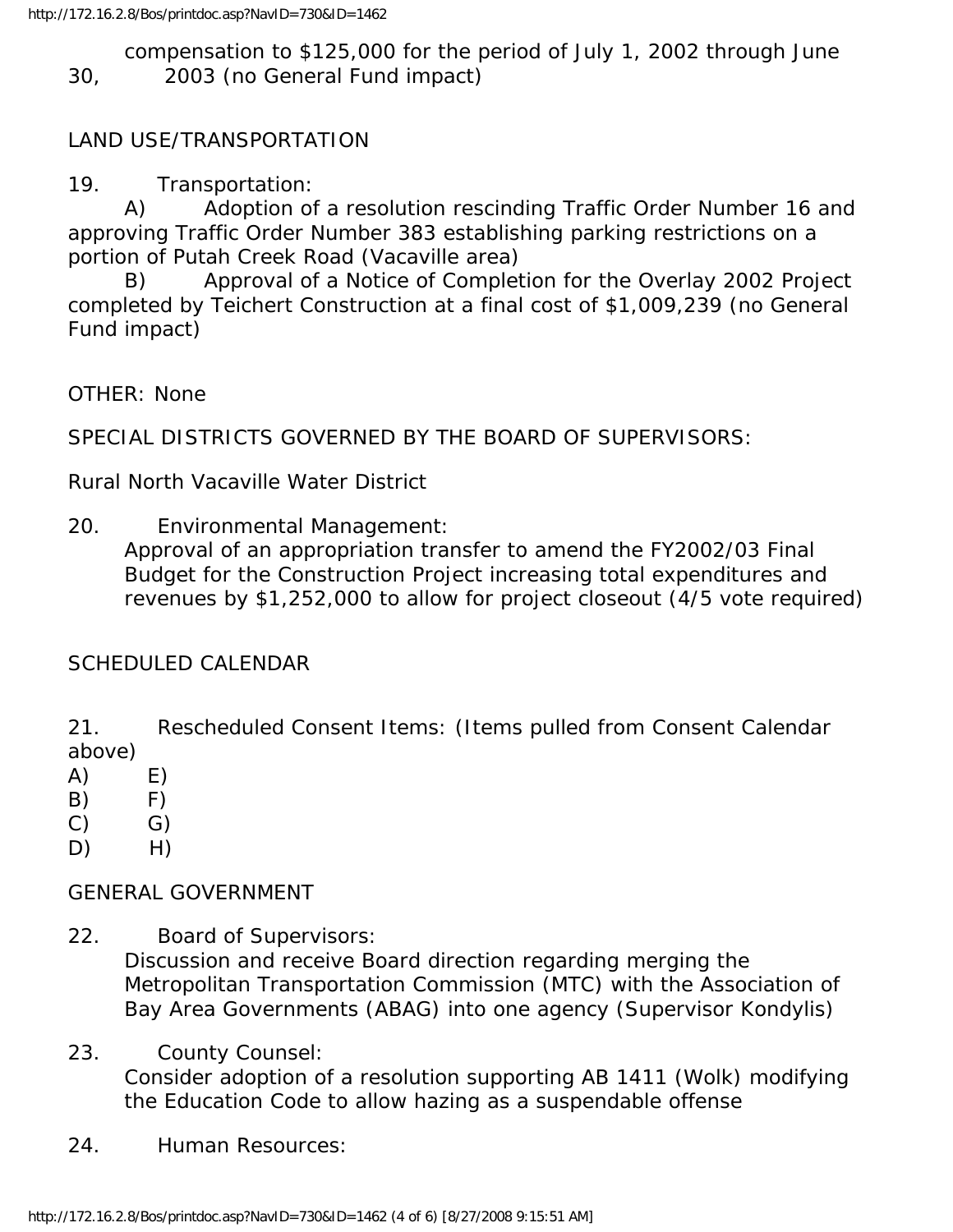Consider adoption of a Resolution Amending the Alphabetical Listing of Classes and Salaries in General Services to add the new classifications of Parks Services Manager and Real Property Manager, and to modify the Facilities Operations Manager salary from \$56,052-\$68,136 to \$58,848- \$71,532 annually; adoption of a resolution amending the Position Allocation List to reflect the classification changes

HEALTH AND SOCIAL SERVICES

CRIMINAL JUSTICE: None

OTHER: None

## MISCELLANEOUS ITEMS

- 25. Appointments/Resignations to Boards and Commissions:
	- A) Board of Supervisors: Reappointment of Glen Winters to the Rio Vista-Montezuma Cemetery District
	- B) Board of Supervisors: Appointment of Kathleen Hull to the Elder Abuse Prevention Council
	- C) Board of Supervisors: Reappointment of Dorothy Hawkes to the Solano County Planning Commission
	- D) Solano County Children's Network:

 Accept the resignations of Jane Ajero, Heidi Anna Garcia, Lt. Reggie Garcia and Jan Makowski from the Child Abuse Prevention Council

2:00 p.m.

LAND USE/TRANSPORTATION:

26. Environmental Management:

 Receive two, twenty-minute presentations from stakeholder groups relative to the land spreading of biosolids in Solano County; consider all information presented through special meetings and incorporated in public record; determine policy direction for the biosolids program in Solano County; provide direction to staff on required actions to implement policy decision

27. Adjourn: